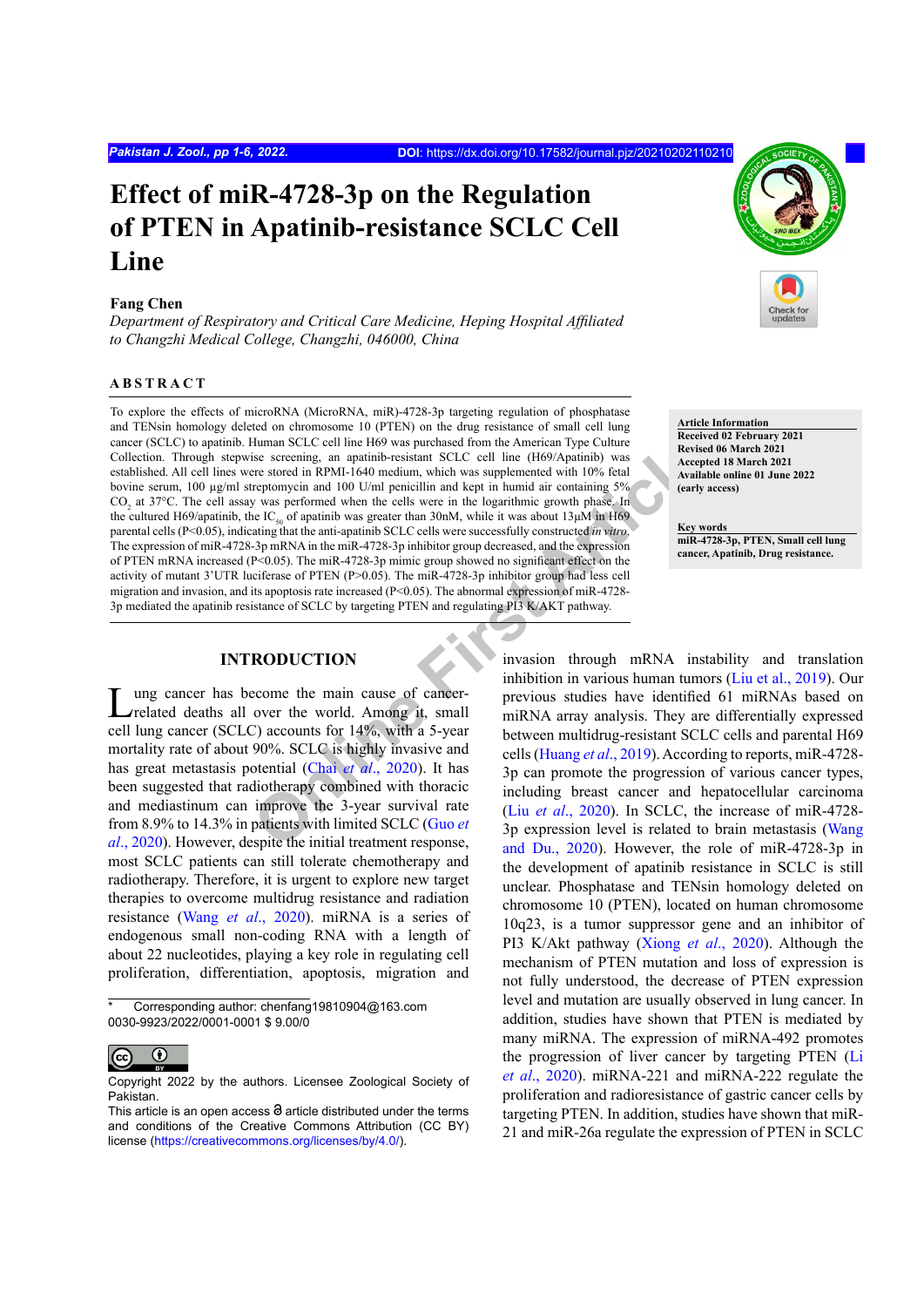(Li *et al*[., 2019](#page-5-9)). However, it is not clear whether PTEN is directly related to miR-4728-3p in SCLC. Therefore, we studied the effects of targeted regulation of PTEN by miR-4728-3p on apatinib- resistant SCLC.

## **MATERIALS AND METHODS**

#### *Cell line and cell culture*

Human SCLC cell line H69 was purchased from American Type Culture Collection (ATCC). The apatinibresistant SCLC cell line (H69/apatinib) was established by increasing the concentration of apatinib to 30-60nM through six-month culture. Apatinib resistance was maintained with 30 nM apatinib in culture. All cell lines were stored in RPMI-1640 medium supplemented with 10% fetal bovine serum (Invitrogen, Carlsbad, CA, USA), 100 g/ml streptomycin and 100 U/ml penicillin (Sigma-Aldrich, St. Louis, Missouri, USA) in humid air containing 5%  $CO<sub>2</sub>$  at 37°C. Cell assay was performed when cells were in the logarithmic growth phase.

#### *Cell transfection*

Cell transfection was carried out on cells in the logarithmic growth phase. Transient cell transfection of miR-4728-3p mimic, miR-4728-3p inhibitor and NC control (Invitrogen) was carried out using Lipofectamine<sup>TM</sup> 3000 transfection reagent (Thermo Fisher Scientific, Waltham, Massachusetts, USA). After transfection for 12 h, fresh medium was added to the plate for cell culture. Sequence of miR-4728-3p mimic is 5'-GACAUCAGACACUACCUG-3'.

#### *RNA isolation and quantitative real-time PCR*

Total RNA was extracted with Trizol reagent (Invitrogen, USA) according to the manufacturer's instructions. To analyze gene expression, real-time RT-PCR was performed on a real-time PCR instrument using SYBR®PrimeScript™RT-PCR kit (Takara Biotechnology, China). The relative quantitative PCR conditions include: initial denaturation at 95°C for 30s, denaturation at 95°C for 5s and 60°C for 30s for 40 cycles, denaturation at 95°C for 15s, and denaturation at 55°C for 45s and 95°C for 15s. The relative expression of miRNA and its glyceraldehyde-3-phosphate dehydrogenase (GAPDH) of mRNA were normalized to U6 by 2-∆∆Ct. All reactions were tested in at least triplicate.

## *Dual luciferase reporter gene detection*

Wild-type PTEN 3' untranslated region (UTR) and miR-4728-3p binding site on mutant PTEN 3'-UTR were inserted into pGL3 reporter luciferase reporter vector (Sigma-Aldrich, St. Louis, Missouri, USA). According

to the manufacturer's instructions, miR-4728-3p mimic and control miRNA were co-transfected into cells with pGL3-3'-UTR wild-type or mutant plasmid DNA through Lipofectamine 3000. Twenty-four hours after transfection, the relative luciferase activity was analyzed by dual luciferase reporter gene analysis system (Promega, Madison, Wisconsin, USA), and standardization was carried out by Renilla luciferase reference plasmid.

#### *CCK-8 assay*

Quantitative cell viability was evaluated by cell counting kit 8 (CCK-8). Cells used for experiments were inoculated into wells of a 96-well plate (1×104 cells per well) and kept overnight to adhere the cells. After transfection for a certain time (24 h, 48 h and 72 h), 20µl CCK-8 solution (Sigma Chemicals, St. Louis, Missouri, USA) was added to each well, and the cells were incubated for 10 min. After another 4 h, the absorbance (optical density) value was measured at a wavelength of 450 nm using an enzyme-linked immunosorbent assay (MultiskanEX, Lab Systems, Helsinki, Finland).

## *Transwell analysis*

1640 medium supplemented with<br>
1640 medium supplemented with<br>
1640 medium supplemented with<br>
1640 media (CA, USA),<br>
1640 media and 100 U/ml penicillin (Sigma-<br>
Missouri, USA) was added to eac<br>
1620 and 100 U/ml penicillin Transfected H69/apatinib cells were evaluated by Transwell assay to determine migration and invasion ability. Transfected cells were placed in a 24-well crosswell chamber (8μm well; corning). Transfected cells  $(2\times104 \text{ cells/ml})$  were re-suspended in 200 μl serumfree medium, and laid in the upper chamber, and the lower chamber was filled with 500μL complete medium containing 10%FBS. After incubation at 37°C for 24 h, the cells on the lower surface were stained with 0.1% crystal violet at room temperature for 15 min, and then photographed and counted under an optical microscope.

#### *Flow cytometry analysis*

Cells were collected, washed and resuspended in phosphate buffer (PBS), and stained with Annexin V and propidium iodide (PI) using Annexin V-FITC/PI apoptosis detection kit (BD Biosciences, San Jose, California, USA). According to the manufacturer's agreement, the percentage of apoptotic cells was determined by FACS Calibur flow cytometry (BD Biosciences). FlowJo 6.0 software was used for data analysis. This process was repeated three times.

#### *Western blot analysis*

Cells were lysed with cold RIPA lysis buffer, and protein concentration assay was performed by standard BCA method (BCA protein assay kit, USA). The same amount of protein was loaded and separated by 10% SDS-PAGE. Protein was then transferred to polyvinylidene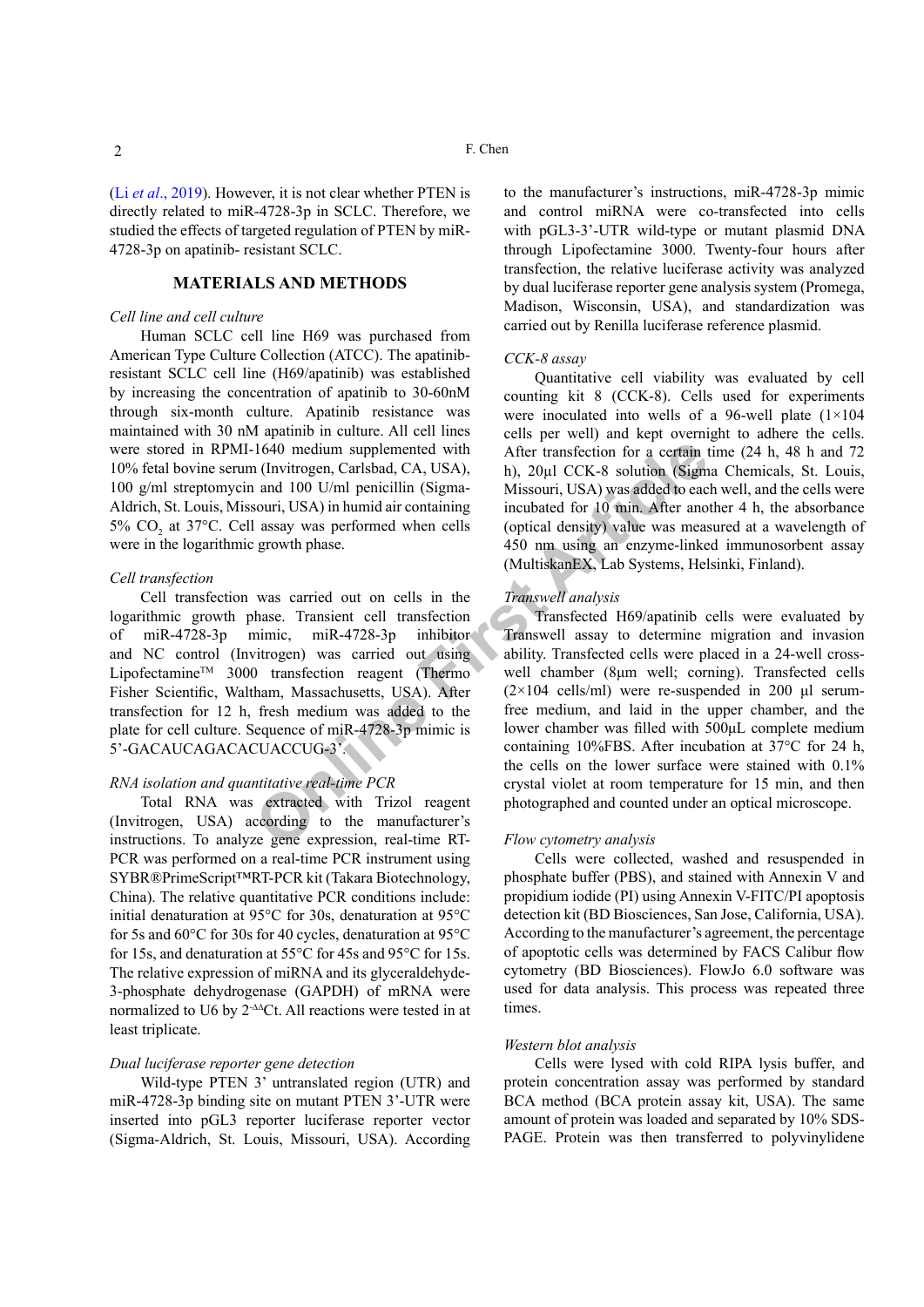fluoride (PVDF) membrane (Millipore, USA). After sealing with 5% fat-free milk for 2 h, the membrane was incubated with specific PI3K (Abcam), Akt (Abcam) and β-actin (Jackson) antibodies at 4°C overnight. After washing, the membrane was incubated with horseradish peroxidase labeled secondary antibody for 1 h at room temperature. Immunoblot was detected by enhanced chemiluminescence system (Beyotime, China). β-actin was used as a control in this assay. Image-Pro Plus 6.0 software was used for protein quantitative analysis.

#### *Statistical analysis*

All experiments were repeated 3 times, and all statistical analyses were performed using GraphPad Prism 5.0 (GraphPad Software, Inc., La Jolla, CA, USA). All data were expressed as mean ±standard deviation. Pearson correlation analysis was used for correlation analysis. The differences between the two groups were compared by student t-test. The differences between the two groups were analyzed by one-way ANOVA and Newman-Kiel analysis was performed. P<0.05 indicated statistically significant difference.

#### **RESULTS AND DISCUSSION**

#### *The IC<sub>50</sub> of drug-resistant H69/apatinib cells was higher*

The cultured h69/apatinib cells were identified by analyzing the inhibitory concentration  $(IC_{50})$  of 50% apatinib. The results showed that the  $IC_{50}$  of apatinib in cultured H69/apatinib was greater than 30nM, while it was about 13  $\mu$  m in H69 parent cells (P < 0.05), which indicated that anti-apatinib SCLC cells were successfully prepared *in vitro* ([Table](#page-2-0) I).

<span id="page-2-0"></span>

| Table I.- Comparison of I $\mathbf{C}_{\mathsf{so}}$ between two groups. |  |  |  |
|--------------------------------------------------------------------------|--|--|--|
|--------------------------------------------------------------------------|--|--|--|

| Group                 | $IC_{50}$ (nM)   |
|-----------------------|------------------|
| H <sub>69</sub> group | $13.15 \pm 1.26$ |
| H69/apatinib group    | $35.43 \pm 1.58$ |
| $t$ value             | 8.927            |
| P value               | 0.013            |

<span id="page-2-2"></span>**Table II.- Effect of apatinib induced resistance on expression of mir-4728-3p and PTEN in SCLC cells.** 

| Group       | H69             | H69/apatinib    | $\mathbf{t}$ | p     |
|-------------|-----------------|-----------------|--------------|-------|
| miR-4728-3p | $3.55 \pm 0.27$ | $6.42\pm0.18$   | 6927         | 0.014 |
| <b>PTEN</b> | $2.38\pm0.24$   | $0.56 \pm 0.13$ | 8967         | 0.012 |

*The expression of miR-4728-3p in drug-resistant H69/ apatinib cells was higher*

To study the effect of miR-4728-3p on apatinib

resistance in SCLC, qRT-PCR was used to analyze the expression level of miR-4728-3p and PTEN mRNA. Compared with the apatinib-sensitive H69 group, the mRNA expression of miR-4728-3p increased and that of PTEN decreased in apatinib-resistant H69/Apatinib group (P<0.05) ([Fig.](#page-2-1) 1, [Table](#page-2-2) II).



<span id="page-2-1"></span>Fig. 1. qRT-PCR analysis of expression levels of miR-4728-3p and PTEN mRNA.

#### *miR-4728-3p regulated PTEN expression*

The Inc. La Jolla, CA, USA). All<br>
mean  $\pm$ standard deviation. Pearson<br>
en the two groups vere compared<br>
Eifferences between the two groups<br>
Eifferences between the two groups<br>
Fig. 1. qRT-PCR analysis of ex-<br>
Fig. 1. qRT-To further explore the role of miR-4728-3p, SCLC cells were treated with miR-4728-3p mimics, miR-4728- 3p inhibitors and their control, respectively. Compared with the control group, the mRNA expression of miR-4728-3p increased and the mRNA expression of PTEN decreased (P<0.05) in the miR-4728-3p mimic group. The mRNA expression of miR-4728-3p in the miR-4728-3p inhibitor group decreased, while the mRNA expression of PTEN increased (P<0.05) (Table III).

## <span id="page-2-3"></span>**Table III.- mRNA expression levels of mir-4728-3p and PTEN.**

| Group       | Control miR-4728-3p miR-4728-                        |                                   | P |
|-------------|------------------------------------------------------|-----------------------------------|---|
|             | mimic                                                | 3p inhibitor                      |   |
| 3p          | miR-4728- 6.43±0.35 12.38±1.87 2.24±0.28 12.36 0.012 |                                   |   |
| <b>PTEN</b> | $0.84 \pm 0.33$ $0.15 \pm 0.06$                      | $3.78 \pm 0.14$ $12.32 \le 0.001$ |   |

#### <span id="page-2-4"></span>**Table IV.- Luciferase assay.**

| Group     | Control                      | $miR-4728-3p$ mimic |              |  |
|-----------|------------------------------|---------------------|--------------|--|
| Wild-type | $613.82 \pm 11.46$           | $237.57 \pm 15.47$  | 12.738 0.015 |  |
|           | Mutant-type $576.82\pm25.81$ | $568.91 \pm 22.13$  | 15.726 0.013 |  |

*Dual luciferase assay of targeted regulation of PTEN by miR-4728-3p*

To further explore the mechanism of miR-4728-3p regulating the sensitivity of drug-resistant SCLC cells to apatinib, the potential target genes of miR-4728-3p were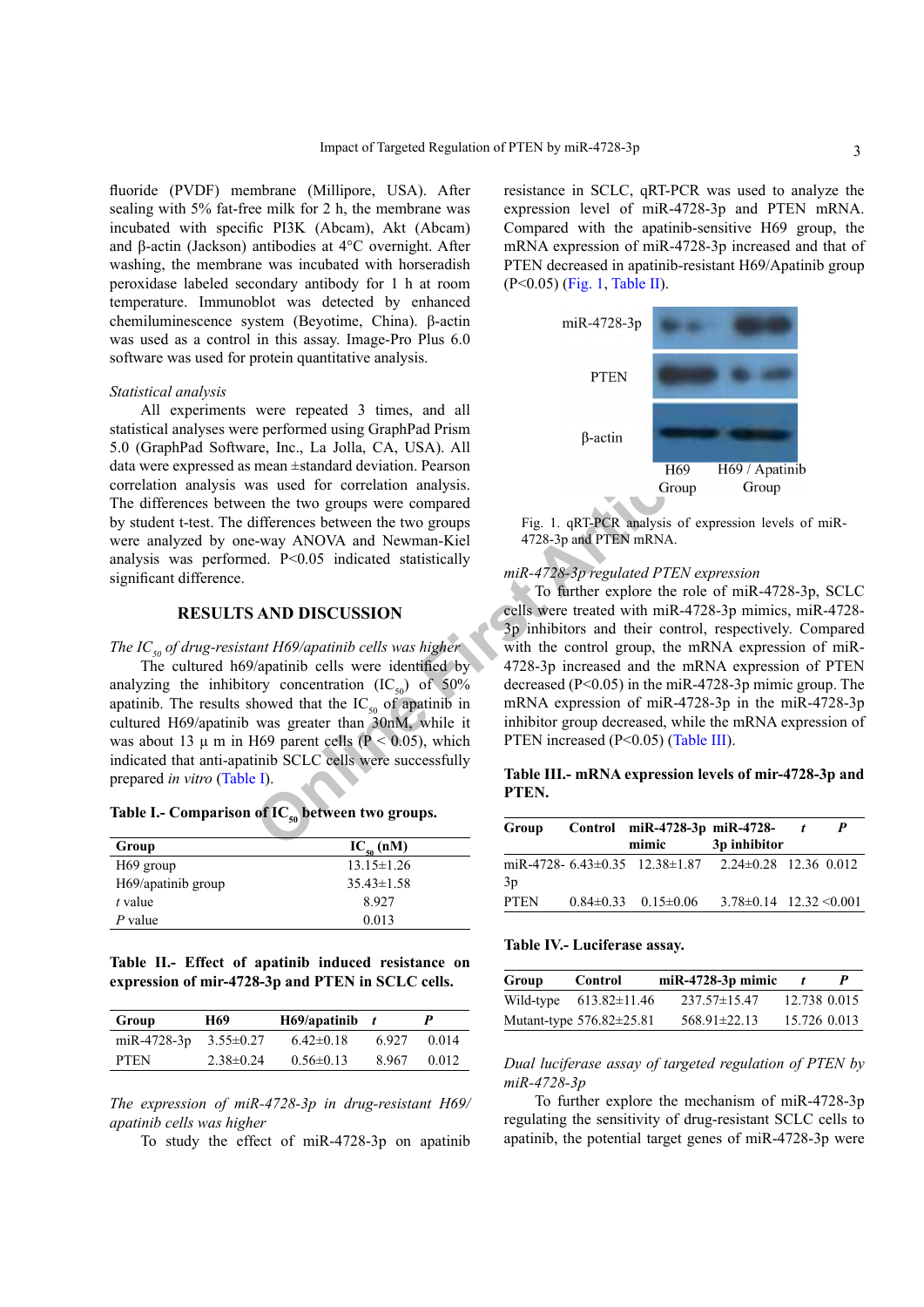## analyzed by bioinformatics analysis (microRNA.org/ miRWalk). PTEN contains a binding region complementary to miR-4728-3p in 3'-UTR. The results of dual luciferase reporter gene analysis showed that compared with the control group, the wild-type 3'-UTR co-transfected cells of PTEN in miR-4728-3p mimic group showed lower luciferase activity (P<0.05). The miR-4728-3p mimic group showed no significant effect on the activity of mutant 3'UTR luciferase of PTEN (P>0.05). The results indicated that miR-4728-3p could affect apatinib resistance of SCLC by targeting PTEN ([Table](#page-2-4) IV).

#### *miR-4728-3p regulated the survival of SCLC cells*

The viability of SCLC cells in different treatment groups was analyzed by CCK-8. Compared with the control group, the viability of mir-4728-3p mimic group increased at 24 h, 48 h and 72 h ( $P \le 0.05$ ), while the viability of mir-4728-3p inhibitor group decreased at 4 h, 48 h and 72 h (P<0.05) ([Table](#page-3-0) V).

## *miR-4728-3p regulated migration, invasion and apoptosis of SCLC cells*

Transwell was used to analyze the migration and invasion ability of cells, and FACS Calibur flow cytometry was used to determine the percentage of apoptotic cells. Compared with the control group, the cell migration and

invasion of miR-4728-3p mimic group increased and its cell apoptosis rate decreased (P<0.05), while the cell migration and invasion of miR-4728-3p inhibitor group cells decreased and its cell apoptosis rate increased (P<0.05) [\(Fig.](#page-3-1) 2; [Table](#page-4-0) VI).

<span id="page-3-0"></span>**Table V.- Cell viability (OD value).**

| Group                          | 0h              | 24h                                             | 48h                                                     | 72h           |
|--------------------------------|-----------------|-------------------------------------------------|---------------------------------------------------------|---------------|
| Control group                  |                 | $0.25 \pm 0.05$ $0.63 \pm 0.08$ $0.82 \pm 0.09$ |                                                         | $1.46\pm0.32$ |
| miR-4728-3p<br>mimic group     |                 |                                                 | $0.25\pm0.06$ $0.88\pm0.53$ $1.23\pm0.15$ $1.93\pm0.16$ |               |
| miR-4728-3p<br>inhibitor group | $0.25 \pm 0.07$ | $0.34\pm0.15$ $0.54\pm0.09$                     |                                                         | $0.87\pm0.11$ |
| $t$ value                      | 16.9276         | 17.927                                          | 17.826                                                  | 13.917        |
| P value                        | 0.816           | 0.007                                           | < 0.001                                                 | < 0.001       |
|                                |                 |                                                 |                                                         |               |

## *miR-4728-3p regulated PI3K/Akt signaling pathway*

The expression levels of PI3K and Akt protein were analyzed by western blot. Compared with the control group, the expression levels of PI3K and Akt proteins in the miR-4728-3p mimic group increased (P<0.05), while the expression levels of PI3K and Akt proteins in the miR-4728-3p inhibitor group decreased (P<0.05) ([Table](#page-4-1) VII).



<span id="page-3-1"></span>Fig. 2. Detection of cell migration, invasion and apoptosis of miR-4728-3p mimic group compared with the control group.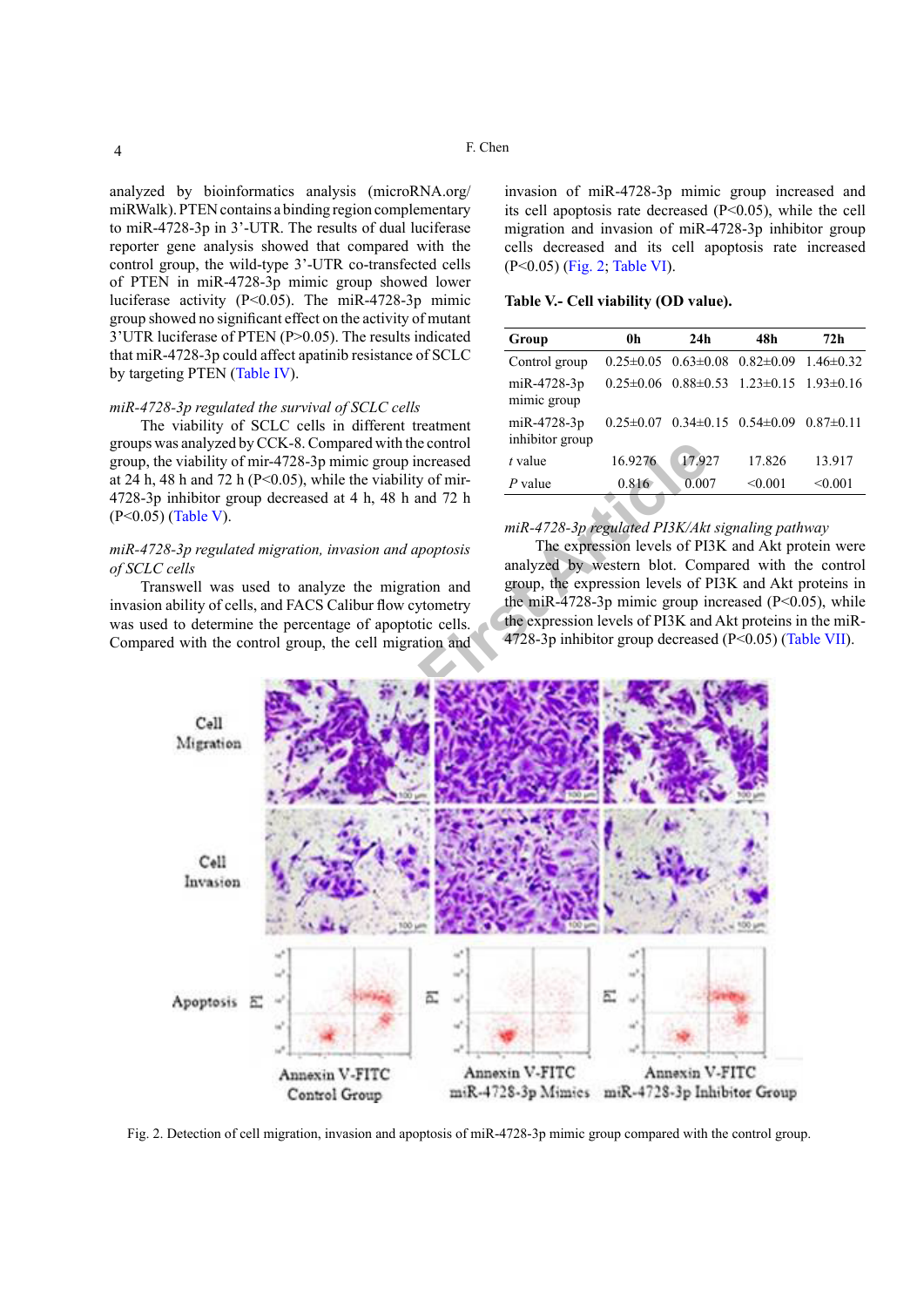<span id="page-4-0"></span>**Table VI.- Rate of cell migration, invasion and apoptosis.**

| Group                          | <b>Migration</b><br>rate $(\% )$ | <b>Invasion</b><br>rate $(\% )$ | <b>Apoptosis</b><br>rate $(\% )$ |
|--------------------------------|----------------------------------|---------------------------------|----------------------------------|
| Control group                  | $68.82 \pm 2.78$                 | $43.72 \pm 4.72$                | $18.98 \pm 1.63$                 |
| miR-4728-3p<br>mimic group     | $98.63 \pm 1.54$                 | $98.67\pm 6.33$                 | $6.87\pm0.23$                    |
| miR-4728-3p<br>inhibitor group | $44.88 \pm 2.76$                 | $25.78 \pm 3.72$                | $43.45 \pm 2.23$                 |
| $t$ value                      | 13.826                           | 14.829                          | 15.728                           |
| $P$ value                      | 0.014                            | 0.013                           | 0.015                            |

<span id="page-4-1"></span>**Table VII.- Expression levels of PI3K and Akt protein.**

| Group                         | PI3K            | Akt             |
|-------------------------------|-----------------|-----------------|
| Control group                 | $1.58 \pm 0.13$ | $2.75 \pm 0.33$ |
| miR-4728-3p mimic group       | $6.47\pm0.25$   | $8.46\pm0.14$   |
| $miR-4728-3p$ inhibitor group | $0.34\pm0.16$   | $1.03 \pm 0.12$ |
| $t$ value                     | 11.182          | 13.547          |
| P value                       | 0.004           | 0.002           |

## **DISCUSSION**

Regardless of the increasing studies on SCLC, no obvious treatment progress has been made, and chemotherapy and radiotherapy are still the main treatment methods (Chen *et al*[., 2019](#page-5-10)). Although SCLC is sensitive to the initial chemoradiation therapy, most SCLC patients will eventually develop chemoradiation resistance, and will not benefit from the current therapy eventually. Therefore, how to reverse chemical or radiation resistance and improve the therapeutic effect remains a key issue.

miRNA is a group of endogenous small non-coding RNA with a length of about 22 nucleotides. Functionally, miRNA participates in many cellular processes, including proliferation, apoptosis, migration (Pang *et al*[., 2020\)](#page-5-11). In addition, it is well known that miRNA is an important regulator of various pathophysiological processes and drug resistance in carcinogenesis. More and more evidences show that miRNA is involved in a variety of cellular functions and plays an oncogene or cancer suppression role (Chen *et al*[., 2013](#page-5-12)). Studies have shown that miRNAs may be a new biomarker, and may even become a potential target in cancer treatment. For example, miRNA, including miR-10a, miR-26, miR-30c, miR-126a, miR-210, miR-342 and miR-519a, play a role in tamoxifen resistance in breast cancer patients (Yin *et al*[., 2019\)](#page-5-13). miRNA may also be involved in multidrug resistance of gastric cancer.

miR-210 enhances the radiation resistance of human lung cancer cell A549 by promoting hypoxia (Hao *et al*[., 2020](#page-5-14)). In our research, miR-4728-3p was selected based on our previous miRNA array analysis. At first, the expression of miR-4728-3p in SCLC cell line was analyzed by qRT-PCR. Compared with the parent cell line, the expression of miR-4728-3p in SCLC drug-resistant cells H69/apatinib increased.

**EXECUSSION**<br> **ONLEAD** The state of the state of the state of the state of the state of the state of the state of the state of the state of the state of the state of the state of the state of the state of the state of the Recent studies have reported that miR-4728-3p plays a role in inhibiting cancer in various malignant tumors. In SCLC, miR-4728-3p has been proved to have low expression and is involved in the tumorigenesis, development and prognosis. In addition, more and more evidence shows that miR-4728-3p is associated with chemical resistance and is related to several chemotherapeutic drugs, such as paclitaxel, methotrexate, platinum and cisplatin (Li *et al*., 2019). In SCLC, miR-4728-3p was announced to regulate paclitaxel resistance of SCLC cells *in vivo* and *in vitro*. However, its role in regulating apatinib resistance has not been studied in SCLC. PTEN is a recognized phosphatase and a tumor suppressor, which may mutate in various cancers [\(Nuzzo](#page-5-16) *et al*., 2019). PTEN exerts its anti-cancer effect by negatively regulating PI3K/AKT signaling pathway [\(Tang](#page-5-17) *et al*., 2019). The expression of PTEN is strictly controlled by non-coding RNA, protein-protein interaction and protein modification. The change of PTEN expression or activity may lead to uncontrolled activation of PI3K-AKT signaling pathway, which may promote cancer progression and induce drug resistance (Li *et al*., 2017). To explore the mechanism of miR-4728-3p regulating apatinib resistance of SCLC, we predicted the target gene of miR-4728-3p by bioinformatics analysis. Our experimental results showed that miR-4728-3p directly bound to the 3'-UTR of PTEN. We found that down-regulation of miR-4728-3p expression could promote apoptosis and inhibit cell migration in H69/ apatinib cells. We also observed that miR-4728-3p was negatively correlated with PTEN in SCLC *in vivo* and *in vitro*. PTEN was expressed at low level in SCLC, and its down-regulation was related to accelerating lung cancer growth and increasing invasion. MiR-4728-3p could change the expression level of PTEN and activate PI3 K/Akt signaling pathway, thus playing a role in apatinib resistance in SCLC. However, our current findings deserve further study, and the role of other miRNAs in apatinib resistance also need further study.

> In summary, abnormal expression of miR-4728-3p mediated the apatinib resistance of SCLC by targeting PTEN to regulate the PI3 K/AKT pathway.

#### *Statement of conflict of interest*

The authors have declared no conflict of interests.